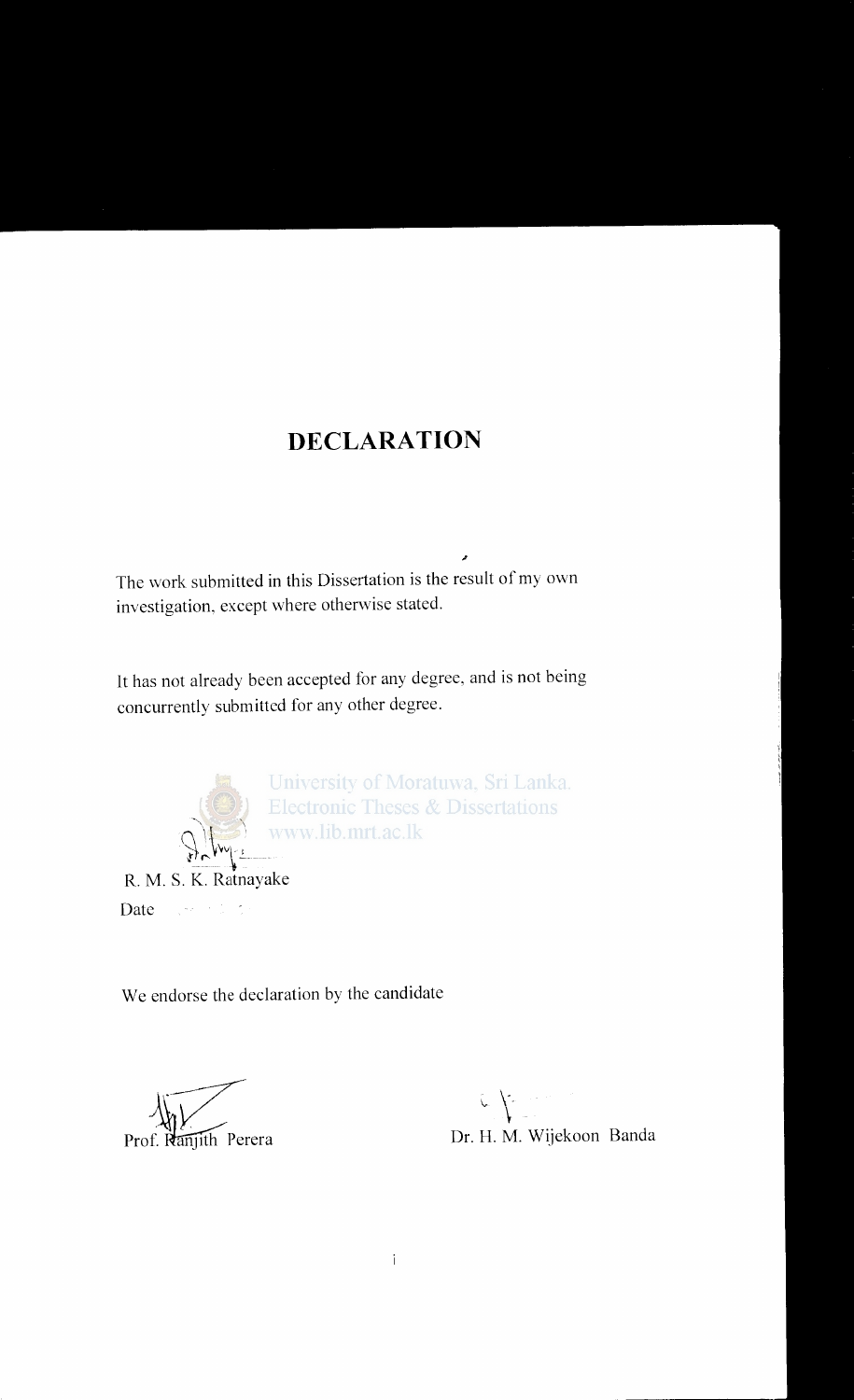# **CONTENTS**

|    | Declaration     |                 |                                                                 | $\mathbf{i}$ |
|----|-----------------|-----------------|-----------------------------------------------------------------|--------------|
|    | Abstract        |                 |                                                                 | V            |
|    | Dedication      |                 |                                                                 | vi           |
|    |                 | Acknowledgement |                                                                 | vii          |
|    |                 | List of Figures |                                                                 | viii         |
|    | List of Tables  |                 | ø                                                               | $\mathbf X$  |
|    |                 | Abbreviations   |                                                                 | xi           |
|    | 1. Introduction |                 |                                                                 | 01           |
|    | 1.1             | Background      |                                                                 | 01           |
|    | 1.2             | Motivation      |                                                                 | 03           |
|    | 1.3             |                 | Goals of the research                                           | 05           |
|    | 1.4             | Scope of work   |                                                                 | 05           |
| 2. |                 |                 | Power System Harmonics & their Impacts                          | 07           |
|    | 2.1             | Introduction    | University of Moratuwa, Sri Lanka.                              | 07           |
|    | 2.2             |                 | What are harmonics <sup>electronic</sup> Theses & Dissertations | 07           |
|    |                 | 2.2.1           | Harmonic Number <sup>1</sup> b.mrt.ac.lk                        | 09           |
|    |                 | 2.2.2           | Odd and even Harmonics                                          | 09           |
|    |                 | 2.2.3           | Inter Harmonics                                                 | 09           |
|    |                 | 2.2.4           | Harmonic phase sequence                                         | 10           |
|    |                 | 2.2.5           | Triplen harmonics                                               | 13           |
|    |                 | 2.2.6           | Crest factor                                                    | 13           |
|    |                 | 2.2.7           | True power factor and displacement power factor                 | 13           |
|    | 2.3             |                 | Harmonic indices                                                | 14           |
|    |                 | 2.3.1           | Total harmonic distortion                                       | 14           |
|    |                 | 2.3.2           | Total demand distortion                                         | 15           |
|    | 2.4             |                 | How harmonic generate in power systems?                         | 15           |
|    |                 | 2.4.1           | Linear and non-linear loads                                     | 16           |
|    |                 | 2.4.2           | Harmonic current flow                                           | 18           |
|    | 2.5             |                 | Harmonic sources                                                | 18           |
|    |                 | 2.5.1           | Fluorescent lamp                                                | 18           |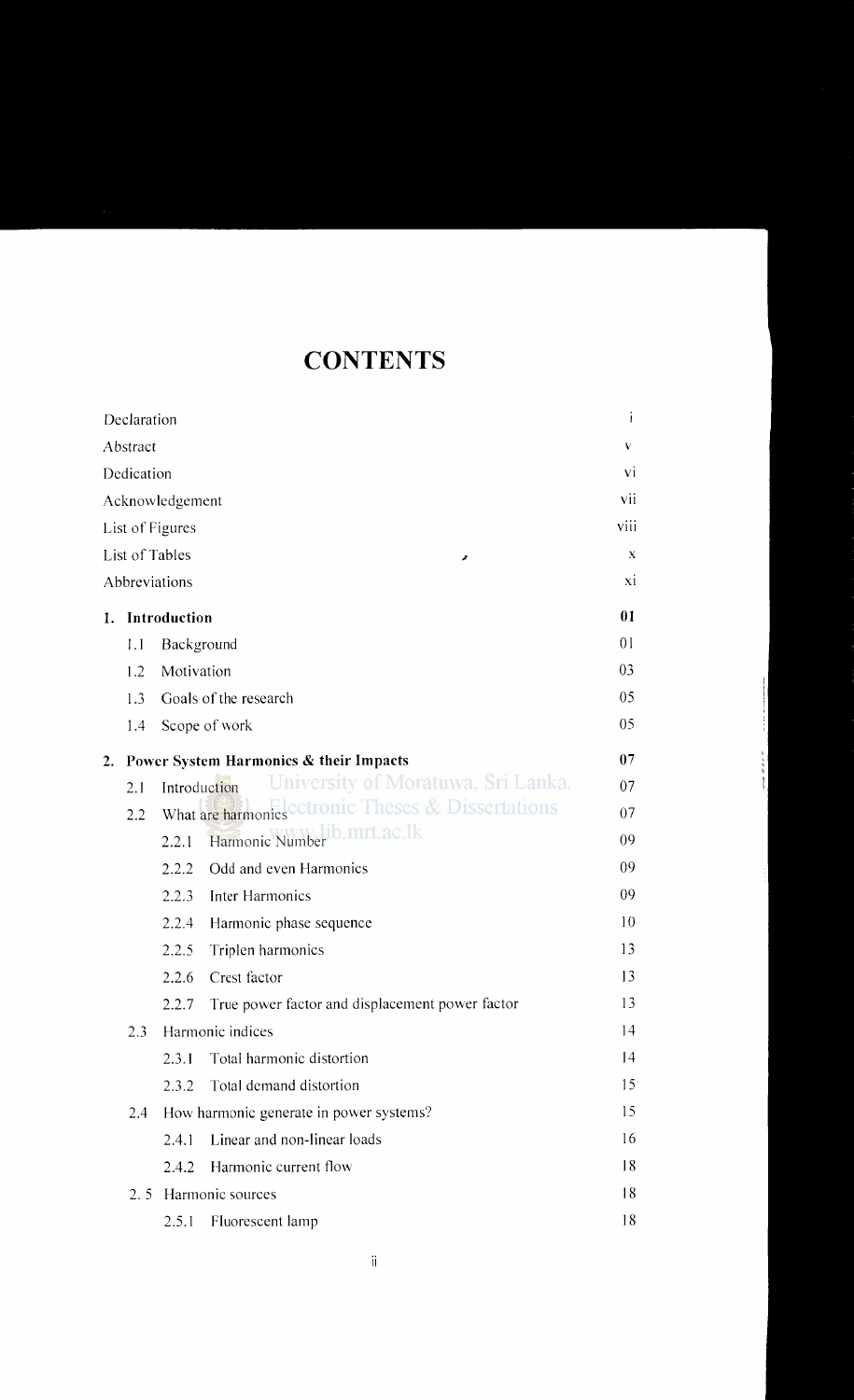|    |     | 2.5.2        | Adjustable speed drives                                                 | 19 |
|----|-----|--------------|-------------------------------------------------------------------------|----|
|    |     | 2.5.3        | Switch mode power supplies                                              | 19 |
|    |     | 2.5.4        | Pulse width modulated (PWM) Drive                                       | 20 |
|    | 2.6 |              | Effects of harmonics                                                    | 20 |
|    |     | 2.6.1        | Motors                                                                  | 21 |
|    |     | 2.6.2        | Transformers                                                            | 22 |
|    |     | 2.6.3        | Power cables                                                            | 22 |
|    |     | 2.6.4        | Neutral conductors                                                      | 23 |
|    |     | 2.6.5        | r<br>Switchgear and relaying                                            | 23 |
|    |     | 2.6.6        | Capacitors                                                              | 23 |
|    |     | 2.6.7        | Electronic equipment                                                    | 24 |
|    |     | 2.6.8        | Communication equipment                                                 | 24 |
|    |     | 2.6.9        | Meters                                                                  | 25 |
|    | 2.7 |              | Harmonic standards                                                      | 25 |
|    |     | 2.7.1        | Harmonic limits for consumers                                           | 26 |
|    |     | 2.7.2        | Harmonic limits for utility                                             | 27 |
| 3. |     |              | iiversity of Moratuwa, Sri Lanka.<br><b>Provincial Council Building</b> | 28 |
|    | 3.1 | Introduction | Theses & Dissertations                                                  | 28 |
|    | 3.2 | Background   | www.lib.mrt.ac.lk                                                       | 28 |
|    | 3.3 |              | Data logging                                                            | 29 |
|    |     | 3.3.1        | Location for data logging                                               | 29 |
|    |     | 3.3.2        | Instruments used                                                        | 30 |
|    | 3.4 |              | Measurement and data analysis                                           | 30 |
|    |     | 3.4.1        | Frequency variation                                                     | 30 |
|    |     | 3.4.2        | Supply voltage variation                                                | 31 |
|    |     | 3.4.3        | Load current variation                                                  | 32 |
|    |     | 3.4.4        | Current measurement                                                     | 32 |
|    |     | 3.4.5        | Voltage harmonic distortion                                             | 34 |
|    |     | 3.4.6        | Current harmonic distortion                                             | 35 |
|    |     | 3.4.7        | Power factor variation                                                  | 39 |
|    | 3.5 |              | Identifying problem category                                            | 40 |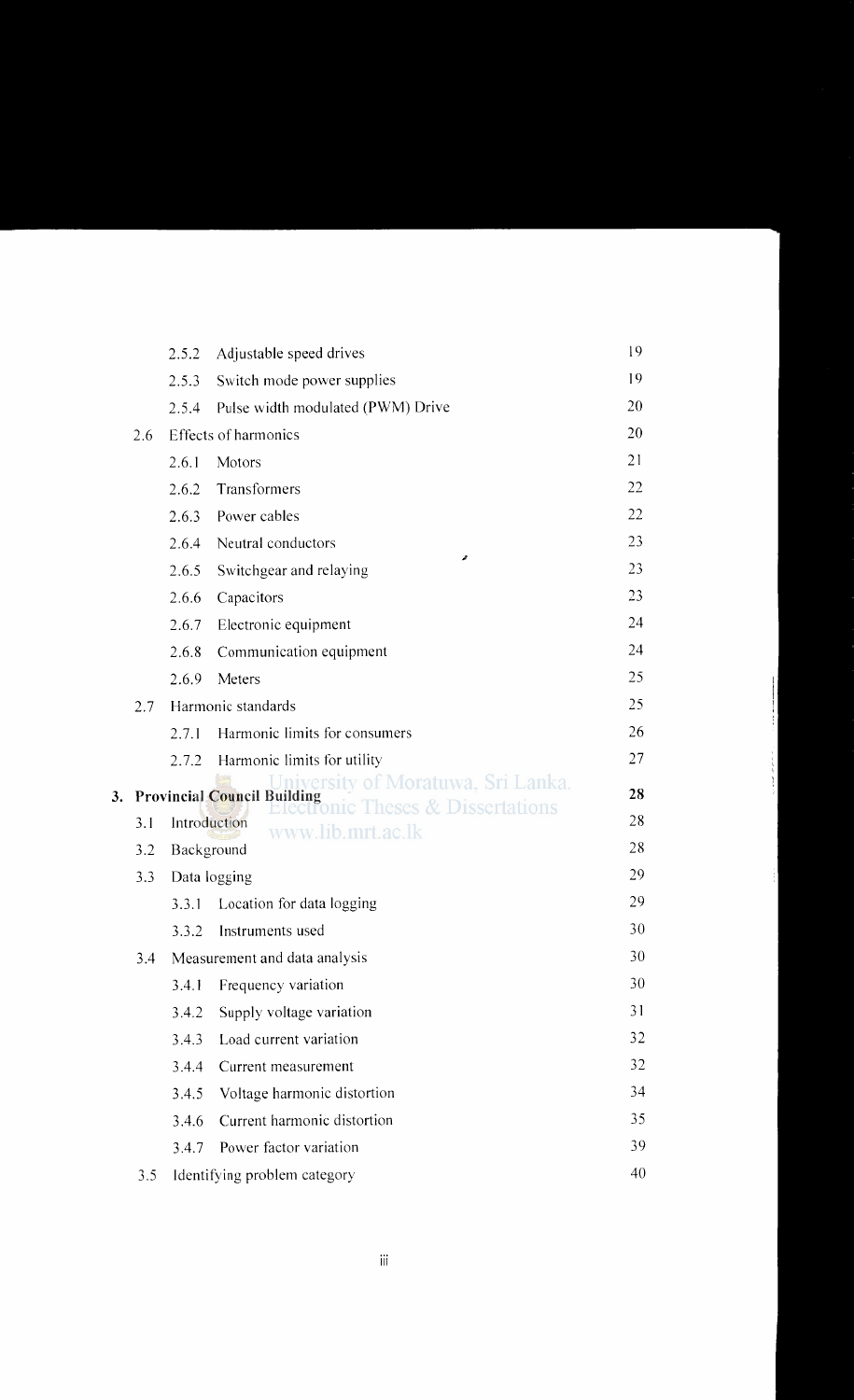| 4. |                                                                   |                               | <b>Harmonic Mitigation</b>                                  | 41 |
|----|-------------------------------------------------------------------|-------------------------------|-------------------------------------------------------------|----|
|    | 4.1                                                               | Introduction                  |                                                             | 41 |
|    | 4.2                                                               |                               | Reducing Harmonic Currents in load                          | 41 |
|    | 4.3                                                               | <b>Structural Alterations</b> |                                                             | 42 |
|    | 4.4                                                               | <b>Filtering Techniques</b>   |                                                             | 42 |
|    |                                                                   | 4.4.1                         | Passive filtering                                           | 43 |
|    |                                                                   | 4.4.2                         | Active filtering                                            | 44 |
|    | 4.5                                                               |                               | <b>APF Configurations</b>                                   | 46 |
|    |                                                                   | 4.5.1                         | z<br>Shunt active power filter                              | 46 |
|    |                                                                   | 4.5.2                         | Series active power filter                                  | 47 |
|    |                                                                   | 4.5.3                         | Hybrid active power filter                                  | 48 |
|    | 4.6                                                               |                               | Selection of suitable configuration of APF for UPC building | 49 |
|    |                                                                   | 4.6.1                         | Classification of APF                                       | 50 |
|    |                                                                   | 4.6.2                         | Classification by power circuit                             | 50 |
|    |                                                                   | 4.6.3                         | Classification by method of harmonic detection              | 50 |
|    |                                                                   | 4.6.4                         | Classification by control technique                         | 52 |
|    | 4.7                                                               |                               | Location for harmonic mitigation Moratuwa, Sri Lanka.       | 54 |
| 5  | <b>Electronic Theses &amp; Dissertations</b><br><b>Simulation</b> |                               |                                                             | 55 |
|    | 5.1                                                               |                               | www.lib.mrt.ac.lk<br>Introduction                           | 55 |
|    |                                                                   | 5.1.1                         | Simulation software                                         | 55 |
|    |                                                                   | 5.1.2                         | MATLAB /Simulink software                                   | 56 |
|    |                                                                   | 5.1.3                         | Power System Blockset                                       | 56 |
|    | 5.2                                                               |                               | Modeling the APF                                            | 58 |
|    |                                                                   | 5.2.1                         | Model of the power source                                   | 58 |
|    |                                                                   | 5.2.2                         | Model of the nonlinear load                                 | 59 |
|    |                                                                   | 5.2.3                         | Model of system controller / gating signal generator        | 60 |
|    |                                                                   | 5.2.4                         | Model of the PWM Inverter                                   | 61 |
|    | 5.3                                                               |                               | Simulation results                                          | 62 |
| 6. |                                                                   | Conclusion                    |                                                             | 65 |
|    | 6.1                                                               | Conclusions                   |                                                             | 65 |
|    | 6.2                                                               | Remarks and Discussion        |                                                             | 66 |
|    | References                                                        |                               |                                                             | 67 |
|    |                                                                   |                               |                                                             |    |

#### **Appendix**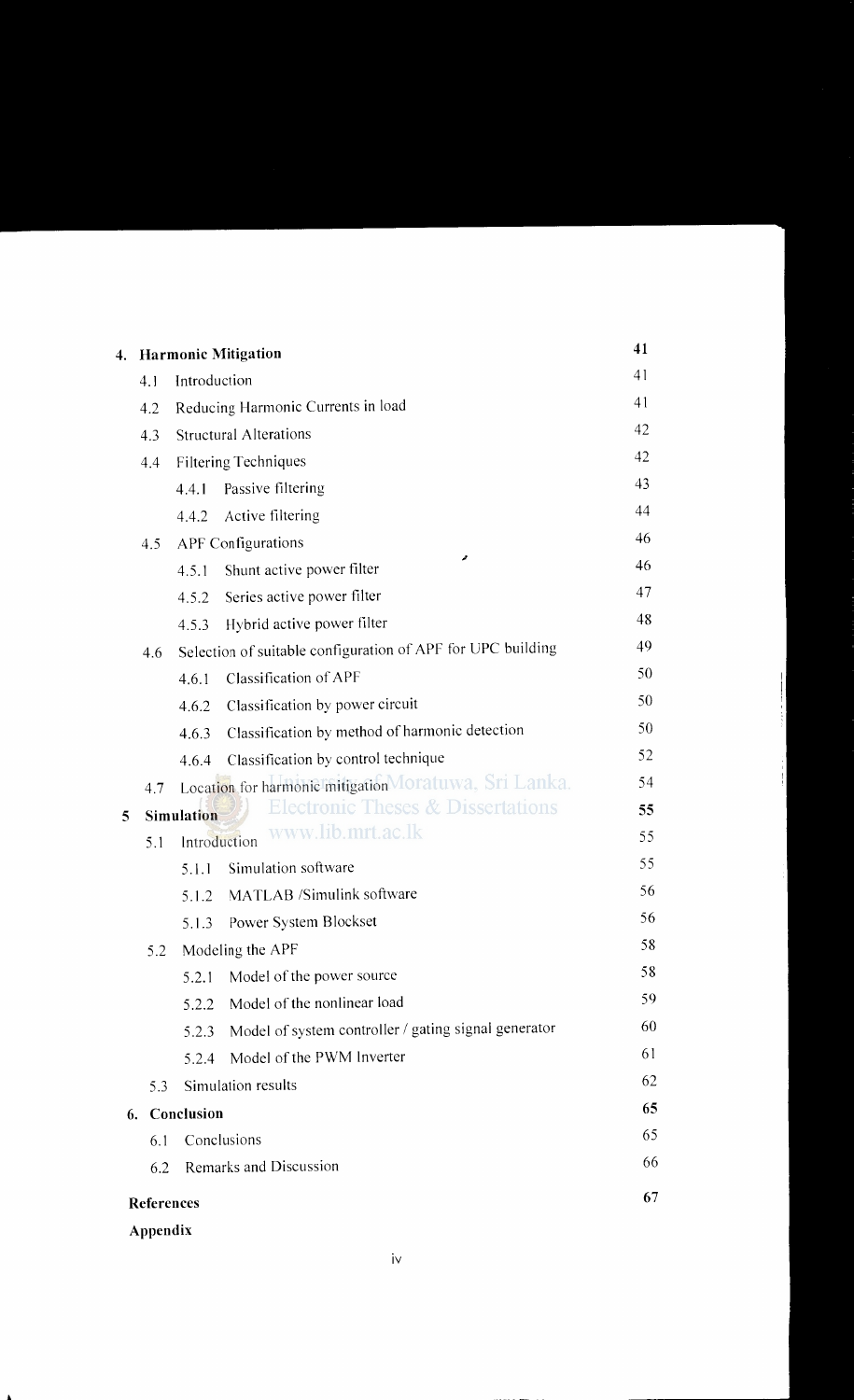### **Acknowledgement**

Thanks are due first to my supervisors, Professor Ranjith Perera and Dr H. M. Wijekoon, for their great insights and perspectives. Their valuable guidance and instructions were immensely useful for my studies. Directions of them rendered me a remarkable opportunity to share their knowledge and expertise in the area of power quality.

My sincere gratitude is also extended to Dr. J.P. Karunadasa, Head of the Department of Electrical Engineering and to Professor J.R. Lucas for helping in various ways to clarify the things related to my academic and research work in time with their excellent cooperation and guidance.

I would like to express thanks to the public works engineer, Eng. H. M. Dharmaratne attached to Uva provincial council for facilitating my measurements and helping me by providing data.

### University of Moratuwa, Sri Lanka.

 $\begin{array}{c} \begin{array}{c} \begin{array}{c} \begin{array}{c} \end{array} \\ \end{array} \end{array} \end{array}$ 

And. sincere thanks go to the course coordinators, my lectures and officers in Post Graduate division, Faculty of Engineering, University of Moratuwe. Sri Lanka for their valuable support given in completing my studies and thesis.

I am grateful to my employer, Ceylon Electricity Board for granting study leave and providing financial support for this course of study. And. the special thanks and grateful acknowledgement go to Mr. D. Withanage, Deputy General Manager (Uva Province) of Ceylon Electricity Board for his kind cooperation and support offered me during the studies.

Lastly. very special thanks go to my wife Thushari for her continuous encouragement support and patience during the period I worked for this study. And none of this would be possible if it weren't love and support of my wife and sons Shaween and Maleen.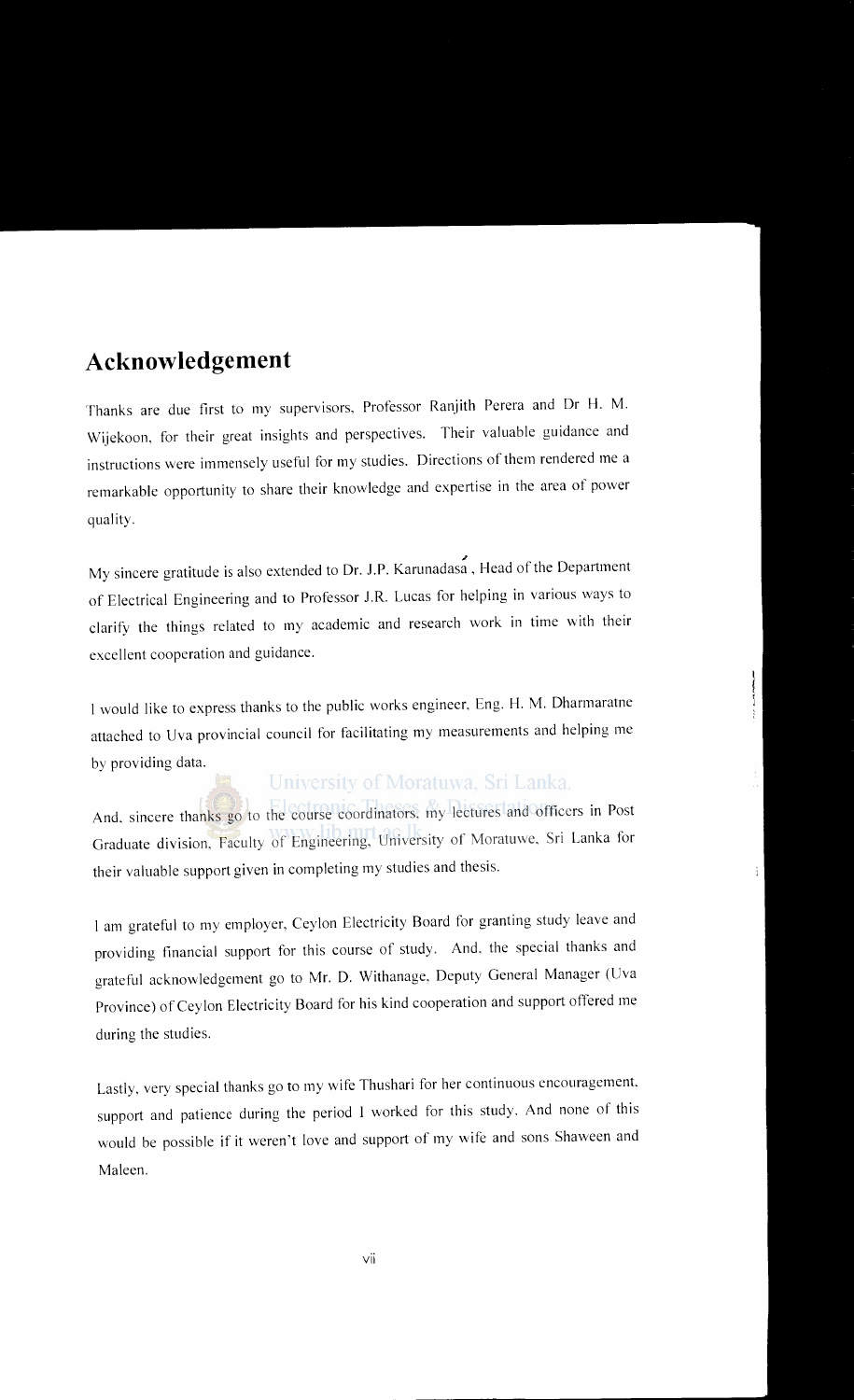# **List of figures**

| Figure |                                                               | Page |
|--------|---------------------------------------------------------------|------|
| 2.1    | Representation of a distorted waveform                        | 8    |
| 2.2    | Phase sequences of (a) Fundamental, (b) Third harmonics,      | 12   |
|        | (c) Fifth harmonics and (d) Seventh harmonics                 |      |
| 2.3    | Voltage and current waveforms for linear loads                | 16   |
| 2.4    | Current distortion caused by nonlinear resistance.            | 17   |
| 2.5    | Voltage and current waveforms for non-linear loads            | 17   |
| 2.6    | Harmonic currents flowing through the system impedance result | 18   |
|        | In harmonic voltages at the load.                             |      |
| 2.7    | Current Wave of Switch Mode Power Supply                      | 20   |
| 3.1    | Single line diagram of Electricity distribution system        | 29   |
| 3.2    | Graph of frequency University of Moratuwa, Sri Lanka.         | 31   |
| 3.3    | Graph of Three Phase Voltagetic Theses & Dissertations        | 31   |
| 3.4    | Graphs of Three Phase Currents mit.ac.lk                      | 32   |
| 3.5    | Graph of Percentage THD of Voltage                            | 34   |
| 3.6    | Individual voltage harmonics                                  | 34   |
| 3.7    | Graph of Percentage THD of Current                            | 35   |
| 3.8    | Graph of TDD                                                  | 36   |
| 3.9    | Line diagram of feeding system of UPC building                | 37   |
| 3.10   | Individual current harmonics at a worse case                  | 39   |
| 4.1    | Series Passive Filter Configuration                           | 43   |
| 4.2    | Common types of passive filters                               | 44   |
| 4.3    | Block diagram of general APF                                  | 45   |
| 4.4    | Divisions of Active power Filters                             | 46   |
| 4.5    | Configuration of Shunt APF                                    | 47   |
| 4.6    | Configuration of Series APF                                   | 48   |
| 4.7    | Component of Shunt Active Filter                              | 49   |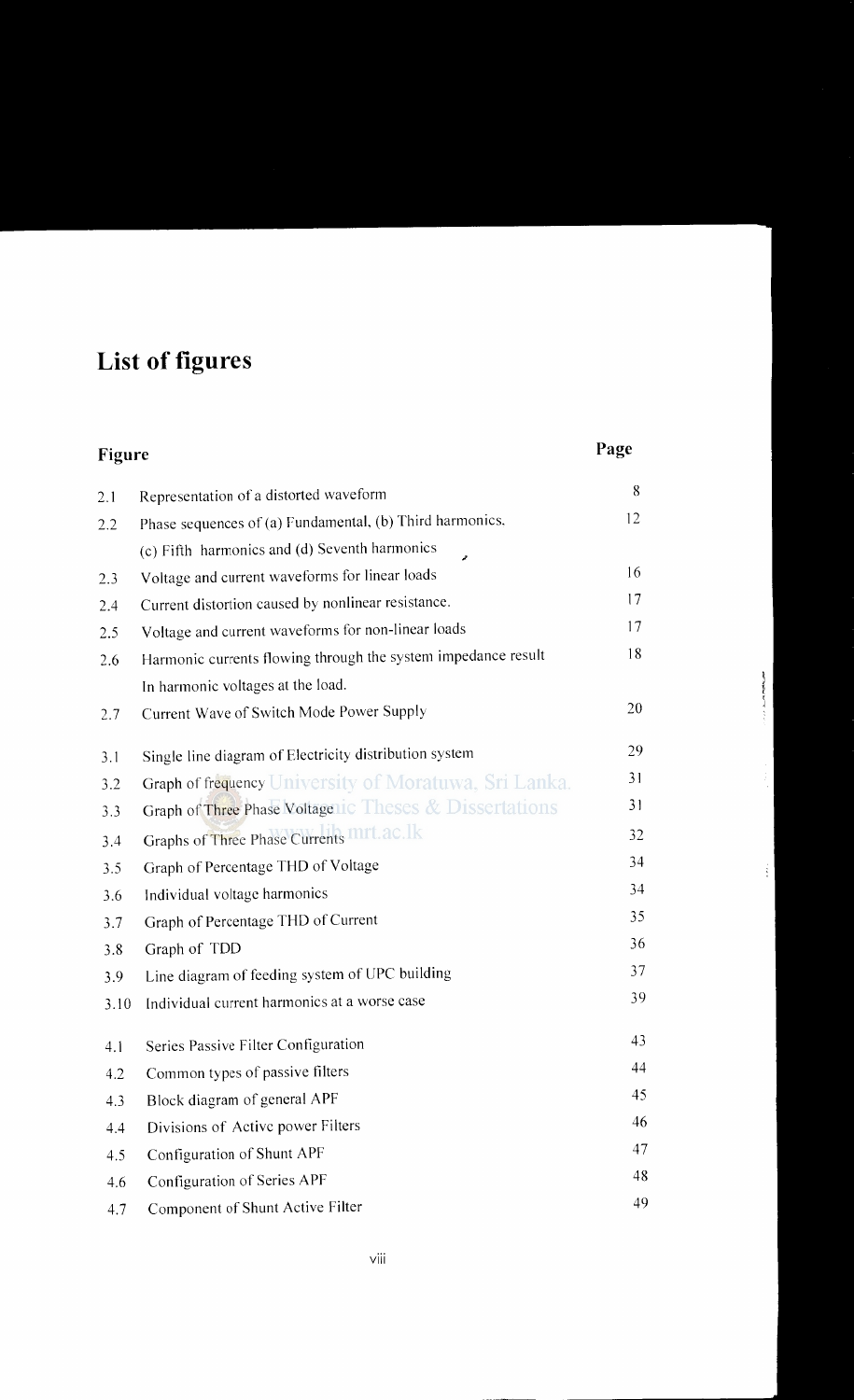| 4.8  | Harmonic determination methods                                          | 51  |
|------|-------------------------------------------------------------------------|-----|
| 4.9  | Block diagram of linear control techniques.                             | 53  |
| 4.10 | Gating signal generation by linear controller                           | 53  |
| 5.1  | MATLAB / Simulink Model                                                 | 57  |
| 5.2  | MATLAB /Simulink model of the power source                              | 58  |
| 5.3  | Individual Harmonics of Load Current                                    | 59. |
| 5.4  | MATLAB /Simulink model of non-linear Load                               | 59  |
| 5.5  | Figure 5.5 Frequency spectrum of load current ►                         | 60  |
| 5.6  | MATLAB /Simulink model of Controller/ Gating signal<br>generator        | 61  |
| 5.7  | MATLAB /Simulink Model of PWM Inverter                                  | 62  |
| 5.8  | Per- phase Source current, Load current and Harmonic current with Shunt | 62  |
|      | APF in action                                                           |     |
| 5.9  | Source Current waveform together with the Harmonic Spectrum             |     |
| 5.10 | Harmonic spectrums with and without APF in action                       | 64  |



University of Moratuwa, Sri Lanka. **Electronic Theses & Dissertations** www.lib.mrt.ac.lk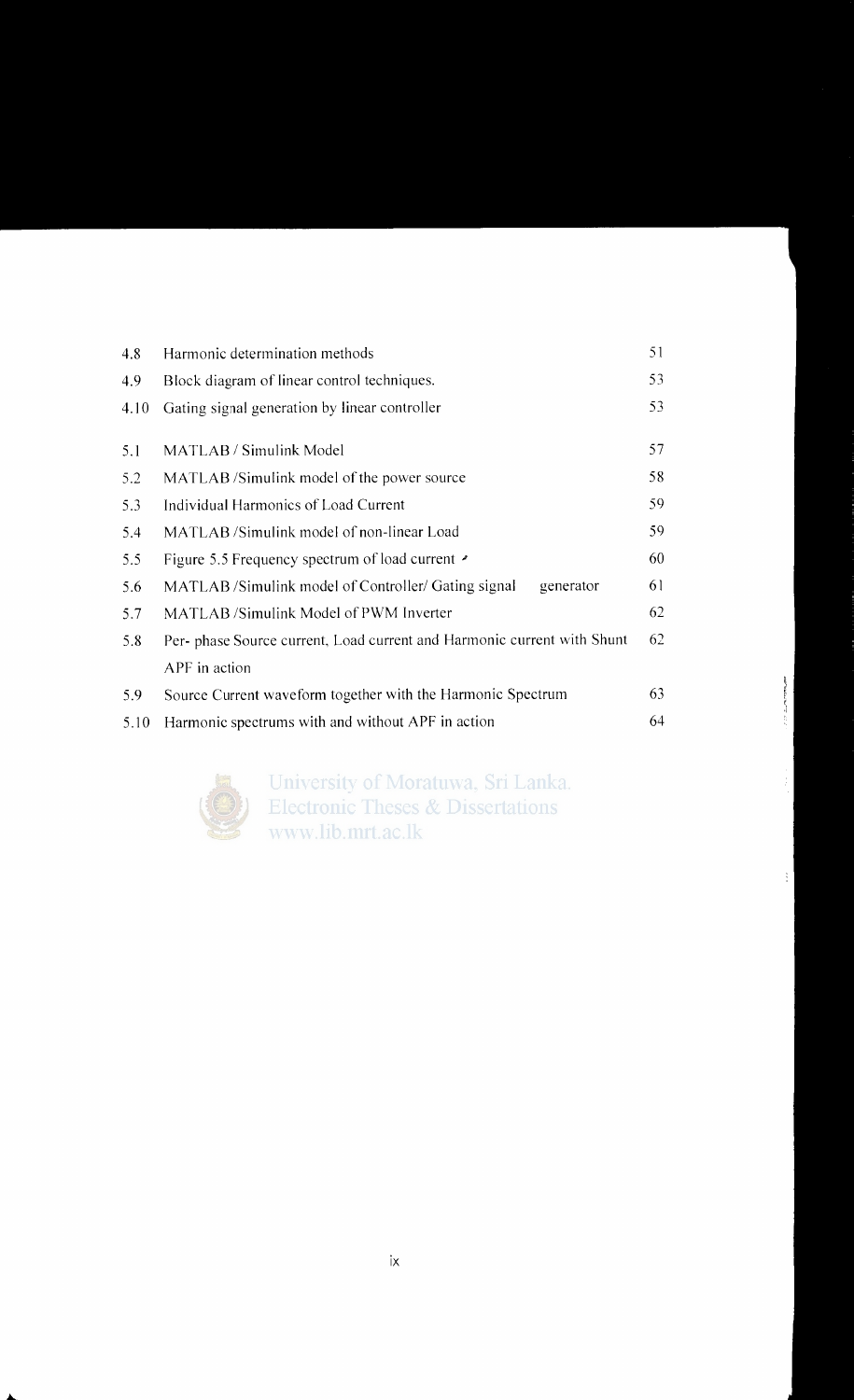# **List of tables**

### **Table**

### **Page**

|            | Spectrum of harmonics                                                                                        | 10 |
|------------|--------------------------------------------------------------------------------------------------------------|----|
| 2.1<br>2.2 | Harmonic sequencing values.                                                                                  | 12 |
| 2.3        | Current Distortion Limits for General Distribution Systems (120V)                                            | 27 |
|            | through 69000 V)                                                                                             |    |
| 2.4        | Voltage distortion limits                                                                                    | 27 |
|            |                                                                                                              | 33 |
| 3.1        | Current measurements                                                                                         | 33 |
| 3.2        | Crest factors of current waveforms                                                                           |    |
| 3.3        | Current distortion limits for $20 < I_{SC}/I_L < 50$                                                         | 38 |
| 3.4        | Comparisons of individual Current Harmonic distortion with<br>prescribed limits                              | 39 |
| 3.5        | Comparison between Standard limitations and Measurements                                                     | 40 |
| 4.1        | <b>Electronic Theses &amp; Dissertations</b><br>Summary of the performance of harmonic determination methods | 52 |
| 5.1        | Comparison of source current with and without filtering action                                               | 64 |